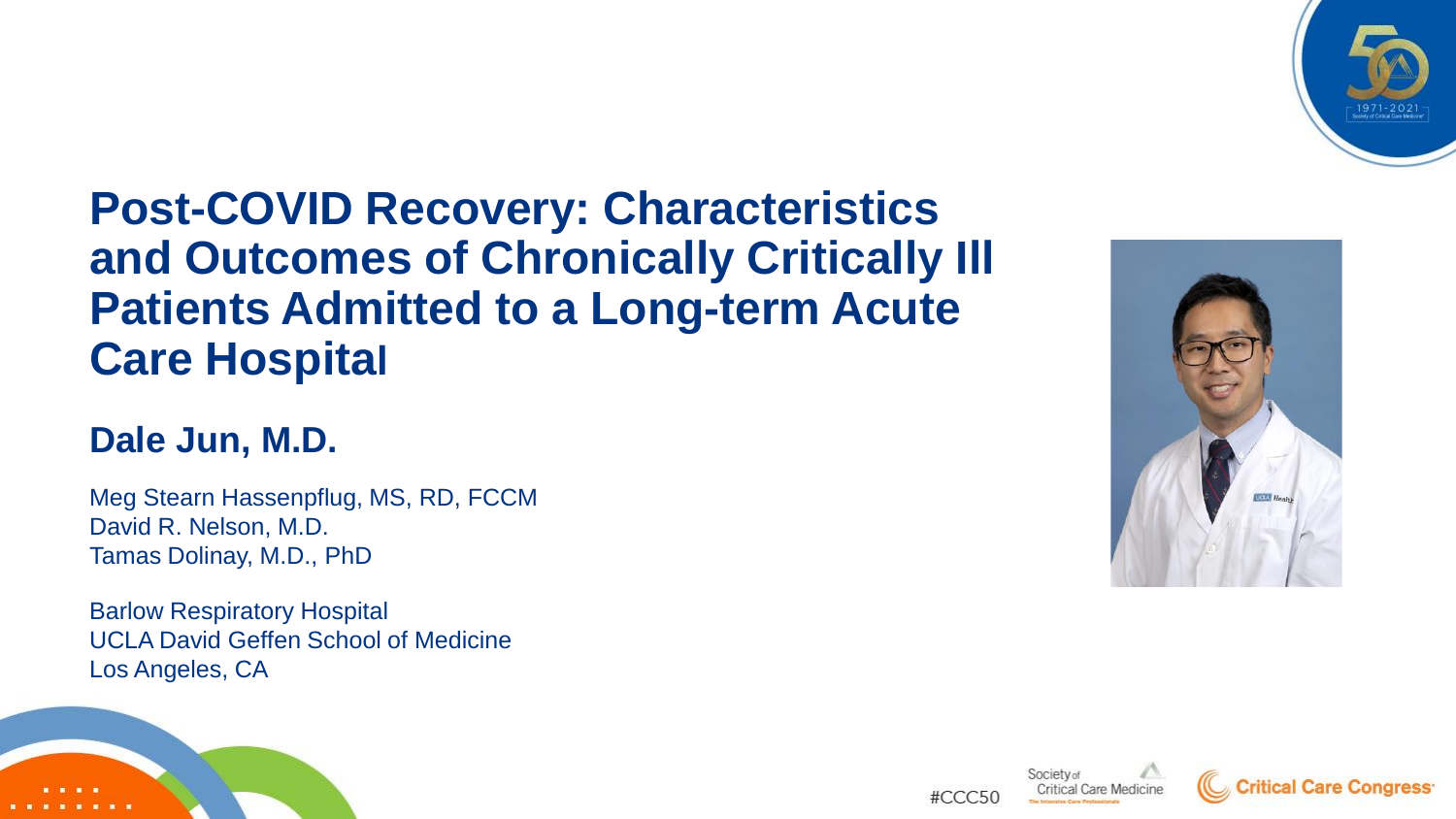# **Disclosures:**

Nothing to disclose



Society of<br>Critical Care Medicine #CCC50 The Internation Corp. Deviation



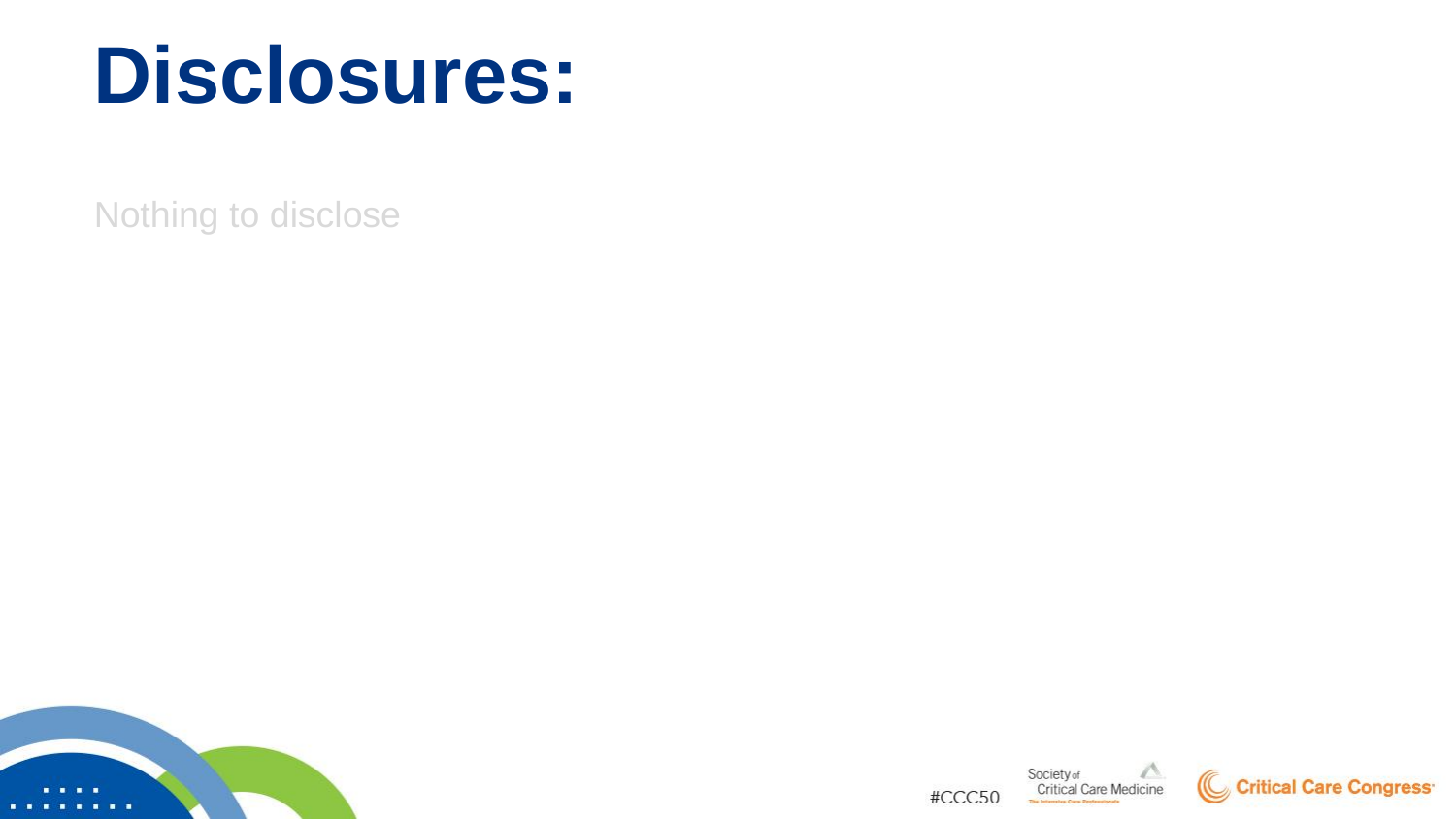## **Background and Methods**

- Survivors of COVID-19 pneumonia often suffer from chronic critical illness (CCI) and require longterm hospitalization.
- Long-term acute care (LTAC) hospitals are vital in the care of CCI patients, but their role for patients post COVID-19 infection is not well understood.
- Barlow Respiratory Hospital (BRH) is a 105-bed, not for profit, LTAC hospital serving ventilatordependent and medically complex patients transferred from the ICUs of hospitals in southern California.
- Single-center observational descriptive report of patients recovering from acute infectious complications of COVID-19 pneumonia.
- Patients with at least one positive COVID-19 polymerase chain reaction testing (PCR) prior to admission to BRH were enrolled in the study on an ongoing basis.
- From 6/01/2020 12/08/2020, 240 patients were discharged from BRH; 51 (21%) were admitted for recovery from post-COVID pneumonia.
- We report patient characteristics and outcomes of our first series of COVID-19 survivors admitted to the post-acute venue of an LTAC hospital.



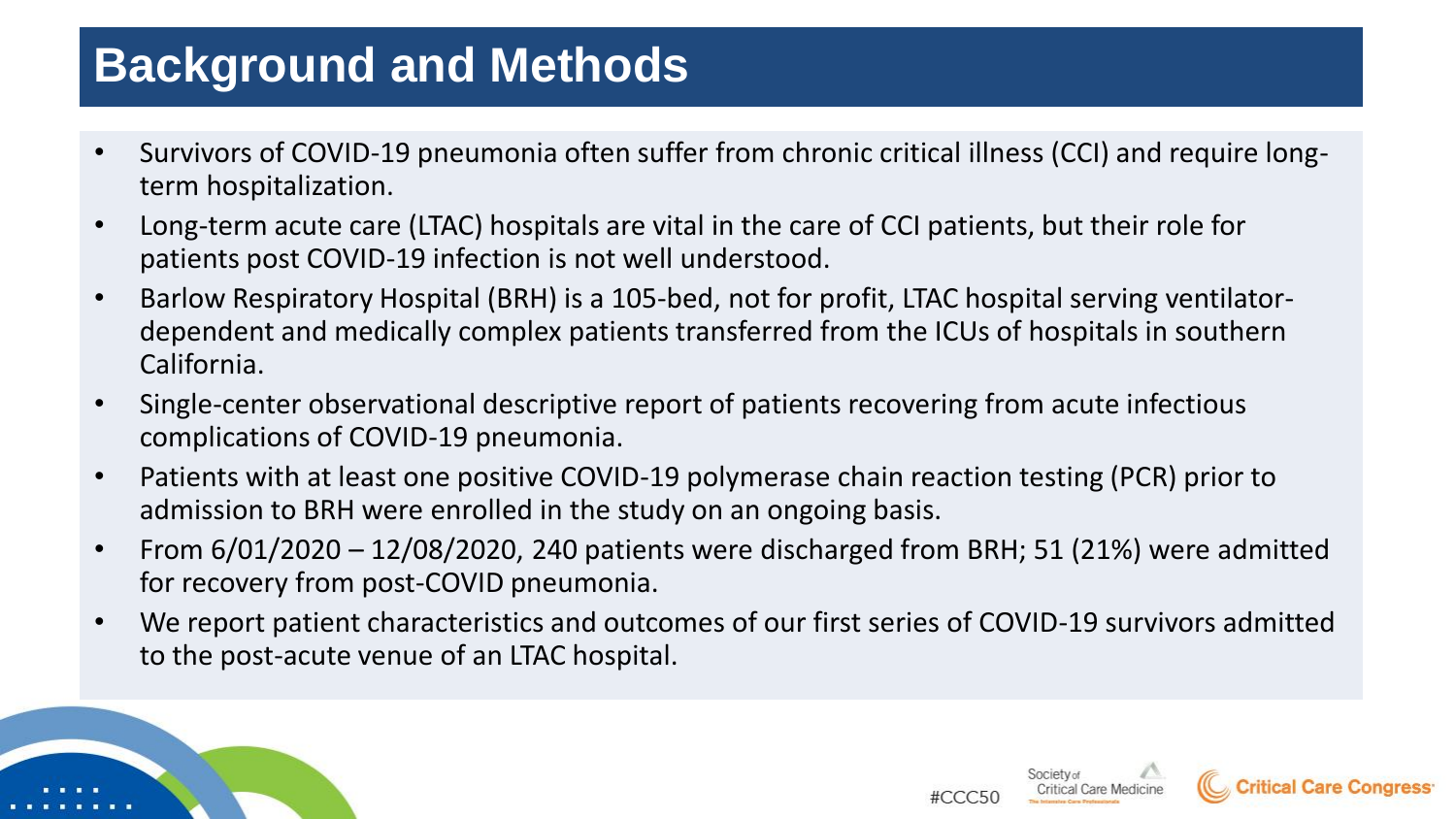#### **Table 1. Selected Demographics and Characteristics of Patients Admitted for Post-COVID Recovery**

| <b>Variable</b>                 | $n=51$              |
|---------------------------------|---------------------|
| Age, years                      | 68 [28-94]; 68 ± 15 |
| Gender, male                    | 30 (59%)            |
| <b>Premorbid location, home</b> | 36 (70.6%)          |
| Race/Ethnicity:                 | n(%)                |
| <b>African American</b>         | 2(3.9)              |
| <b>Asian/Pacific Islander</b>   | 8(15.7)             |
| <b>Caucasian</b>                | 19 (37.3)           |
| <b>Hispanic</b>                 | 22(43.1)            |
| <b>COVID-19 risk factors:</b>   | n(%)                |
| <b>Type 2 diabetes mellitus</b> | 29(56.9)            |
| <b>Hypertension</b>             | 38 (74.5)           |
| <b>Coronary artery disease</b>  | 15(29.4)            |
| Hyperlipidemia                  | 19(37.3)            |
| Obesity (BMI $\geq$ 30)         | 20(39.2)            |



Society of<br>Critical Care Medicine #CCC50 The Interester Corp. Declass

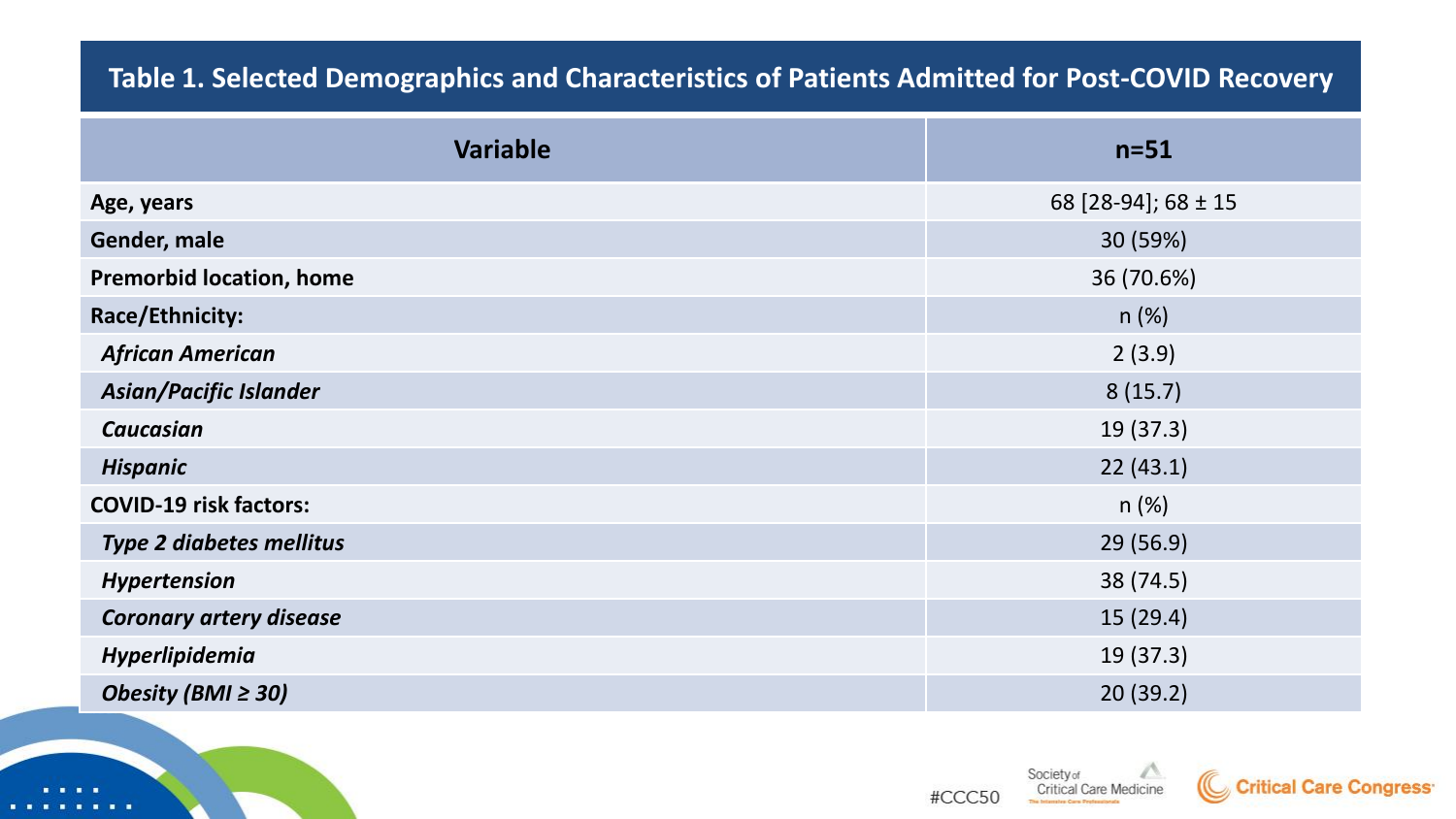## **Table 2. Selected Event Occurrences at Transferring Hospital**

| <b>Variable</b>                               | $n (\%)$                     |
|-----------------------------------------------|------------------------------|
| <b>ARDS</b>                                   | 18(35.3)                     |
| Sepsis/septic shock                           | 25(49)                       |
| <b>Invasive mechanical ventilation</b>        | 42 (82.4)                    |
| Tracheostomy                                  | 38 (74.5)                    |
| Acute kidney injury/acute renal insufficiency | 27(53)                       |
| Heart failure/cardiac injury                  | 18(35.3)                     |
| <b>Transferring hospital ICU/CCU days</b>     | $36$ [8-77]; $37.3 \pm 18.2$ |
| Transferring hospital length of stay, days    | 39 [8-78]; 40 ± 19.8         |





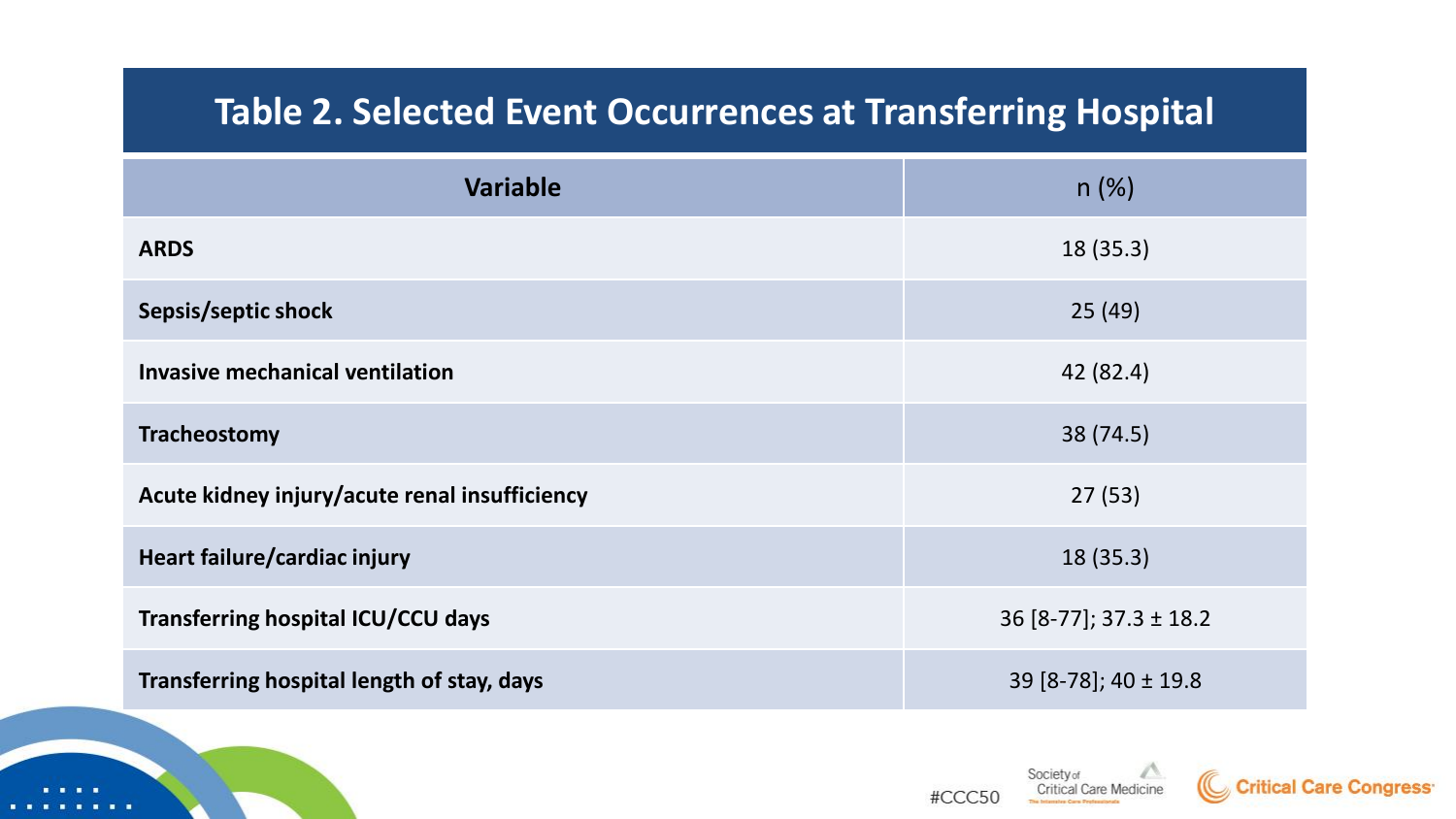| Table 3. Status of Post-COVID Recovery Patients on Admission to Barlow |              |  |
|------------------------------------------------------------------------|--------------|--|
| <b>Variable</b>                                                        | $n=51$       |  |
| <b>Invasive mechanical ventilation</b>                                 | 25 (49%)     |  |
| <b>Admitted to Ventilator Weaning Program</b>                          | 16 (64%)     |  |
| <b>Tracheostomy tube</b>                                               | 38 (74.5%)   |  |
| <b>Hemodialysis</b>                                                    | 11 (21.6%)   |  |
| <b>Enteral feeding tube</b>                                            | 38 (74.5%)   |  |
| <b>Oral alimentation</b>                                               | 12 (23.5%)   |  |
| <b>Central line</b>                                                    | 25 (49%)     |  |
| Indwelling urinary catheter                                            | 20 (39.2%)   |  |
| Pressure injury $\ge$ stage 2                                          | 39 (76.5%)   |  |
| <b>Multiple pressure injuries</b>                                      | 24 (47.1%)   |  |
| Laboratory values: Mean (SD)                                           |              |  |
| Serum albumin (g/dl)                                                   | 2.72(0.68)   |  |
| Hematocrit (%)                                                         | 31.3 (5.78)  |  |
| <b>BUN</b> (mg/dl)                                                     | 39.2 (25.6)  |  |
| Creatinine (mg/dl)                                                     | 1.5(2.0)     |  |
| <b>Glucose</b>                                                         | 147.6 (57.1) |  |



٠

. . . .

#CCC50

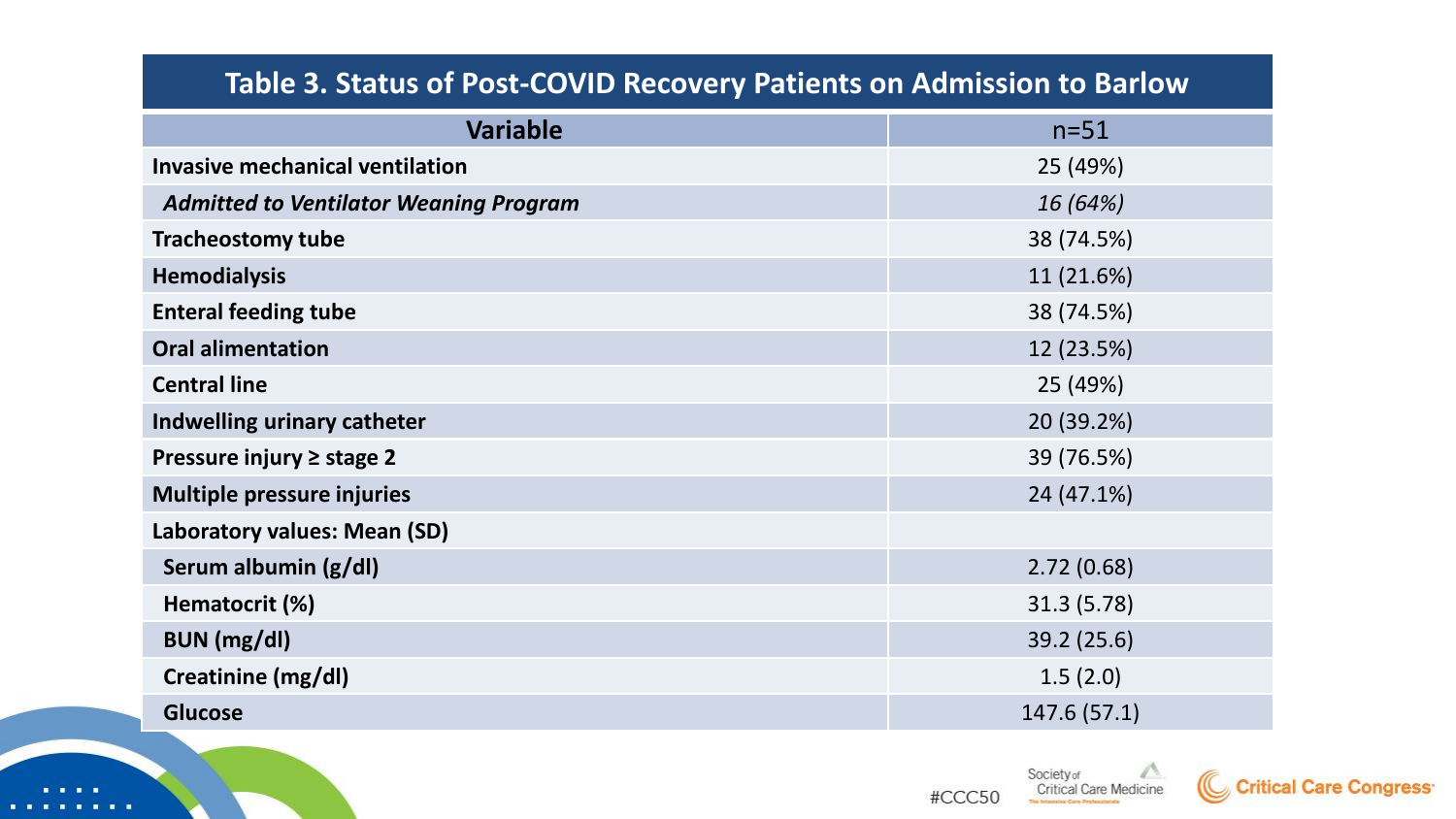#### **Table 4. Ventilator Weaning Program Outcomes: COVID vs Non COVID Patients (6/1/2020 – 12/8/2020)**

| <b>Variable</b>                                | COVID $(n=16)$              | Non COVID (n=92)            |  |
|------------------------------------------------|-----------------------------|-----------------------------|--|
| Age, years (MED, AVG)                          | 66.5 [28-87]; 65.6 ± 14.8   | 70.5 [28-104]; 70.6 ± 13.1  |  |
| Gender, male (n, %)                            | 12 (75%)                    | 57 (62%)                    |  |
| <b>Transfer hospital LOS, days</b>             | 41 [11-78]; 46.5 $\pm$ 20.1 | 18.5 $[1-94]$ ; 21.8 ± 16.4 |  |
| Pressure injury ≥ stage 2                      | 14 (87.5%)<br>78 (85%)      |                             |  |
| <b>Multiple pressure injuries</b>              | 11 (69%)<br>48 (52%)        |                             |  |
| <b>Weaning Outcomes (scored at discharge):</b> |                             |                             |  |
| Weaned                                         | 13 (81%)                    | 50 (54%)                    |  |
| <b>Ventilator Dependent</b>                    | 34 (37%)<br>1(6%)           |                             |  |
| <b>Died</b>                                    | 2(13%)<br>8(9%)             |                             |  |
| Time to wean, days (MED, AVG)                  | 17 [9-76]; 25 ± 19.4        | 12 [4-61]; $16.5 \pm 14.2$  |  |
| Length of stay, days                           | 57 [5-92]; 53.5 $\pm$ 26.1  | 44.5 $[8-221]$ ; 62 ± 48    |  |
| <b>Hemodialysis patients</b>                   | 3(19%)                      | 17 (18.5%)                  |  |





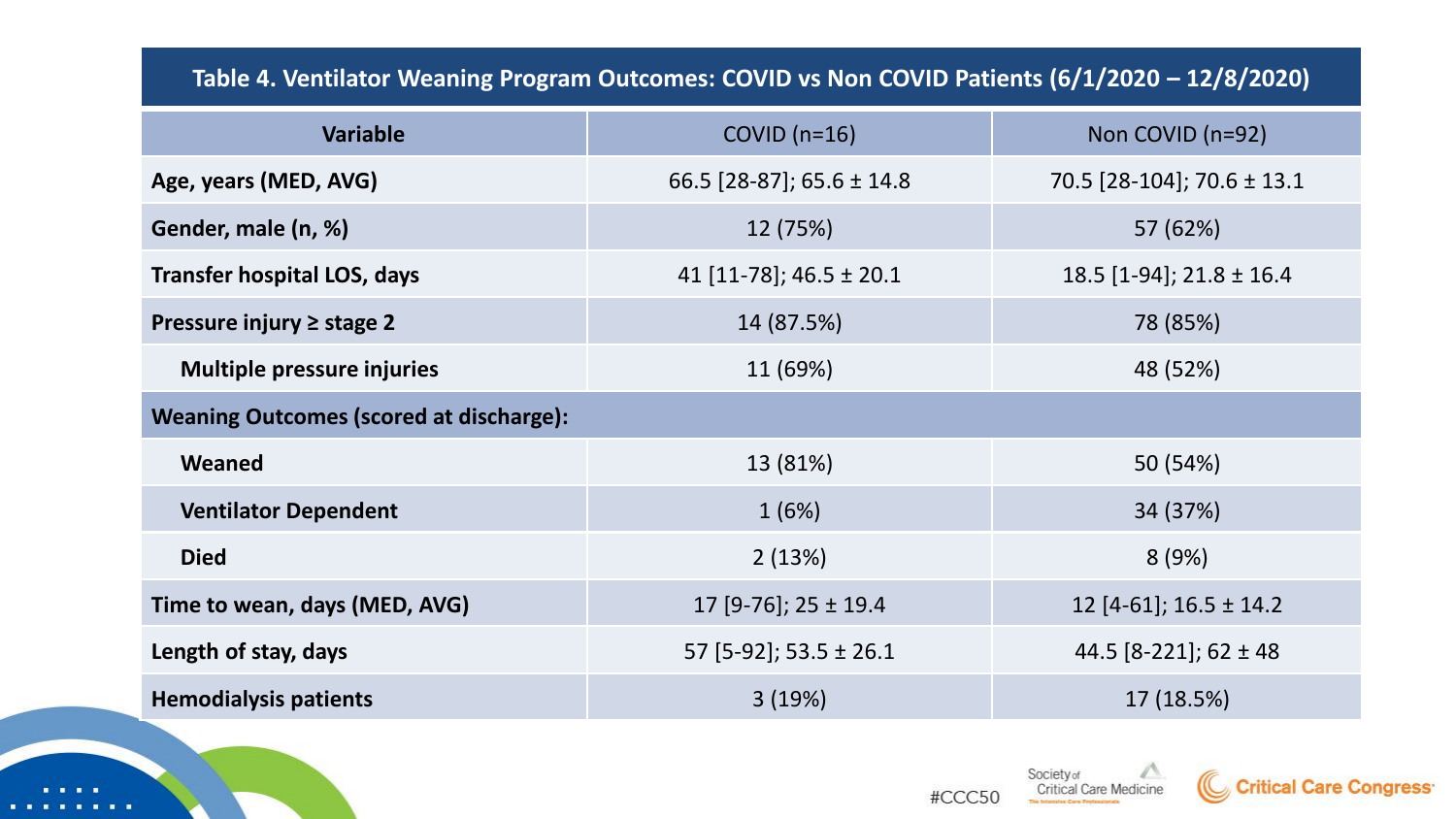| Table 5. Outcomes of Care: Admission and Discharge Comparisons* (n = 45) |                      |                   |  |  |
|--------------------------------------------------------------------------|----------------------|-------------------|--|--|
| <b>Variable</b>                                                          | Admission (n (%))    | Discharge (n (%)) |  |  |
| <b>Tracheostomy tube</b>                                                 | 38 (84.4)            | 20(44.4)          |  |  |
| <b>Central line</b>                                                      | 15(33.3)<br>25(55.6) |                   |  |  |
| Indwelling urinary catheter                                              | 20(44.4)             | 8(17.8)           |  |  |
| <b>Feeding tube</b>                                                      | 38 (84.4)            | 32(71.1)          |  |  |
| <b>Oral alimentation</b>                                                 | 12(26.7)             | 28(62.2)          |  |  |
| <b>Hemodialysis</b>                                                      | 10(22.2)<br>11(24.4) |                   |  |  |
| Pressure injuries $\geq$ stage 2 (n)                                     | 80                   | 36                |  |  |

*\* Outcomes of Care comparisons presented for live discharges*

 $\blacksquare$ 

| Table 6. Discharge Disposition (n=51) |                             |  |
|---------------------------------------|-----------------------------|--|
| Location                              | $n (\%)$                    |  |
| Home                                  | 8(15.7)                     |  |
| Inpatient acute rehab facility        | 11(21.6)                    |  |
| Subacute/skilled nursing facility     | 14 (27.4)                   |  |
| Short-term acute care hospital        | 11(21.6)                    |  |
| <b>Hospice</b>                        | 1(2)                        |  |
| <b>Expired</b>                        | 6(11.7)                     |  |
| Length of stay, days (MED, MEAN)      | 28 [2-174]; 35.8 $\pm$ 30.7 |  |

Society of<br>Critical Care Medicine #CCC50

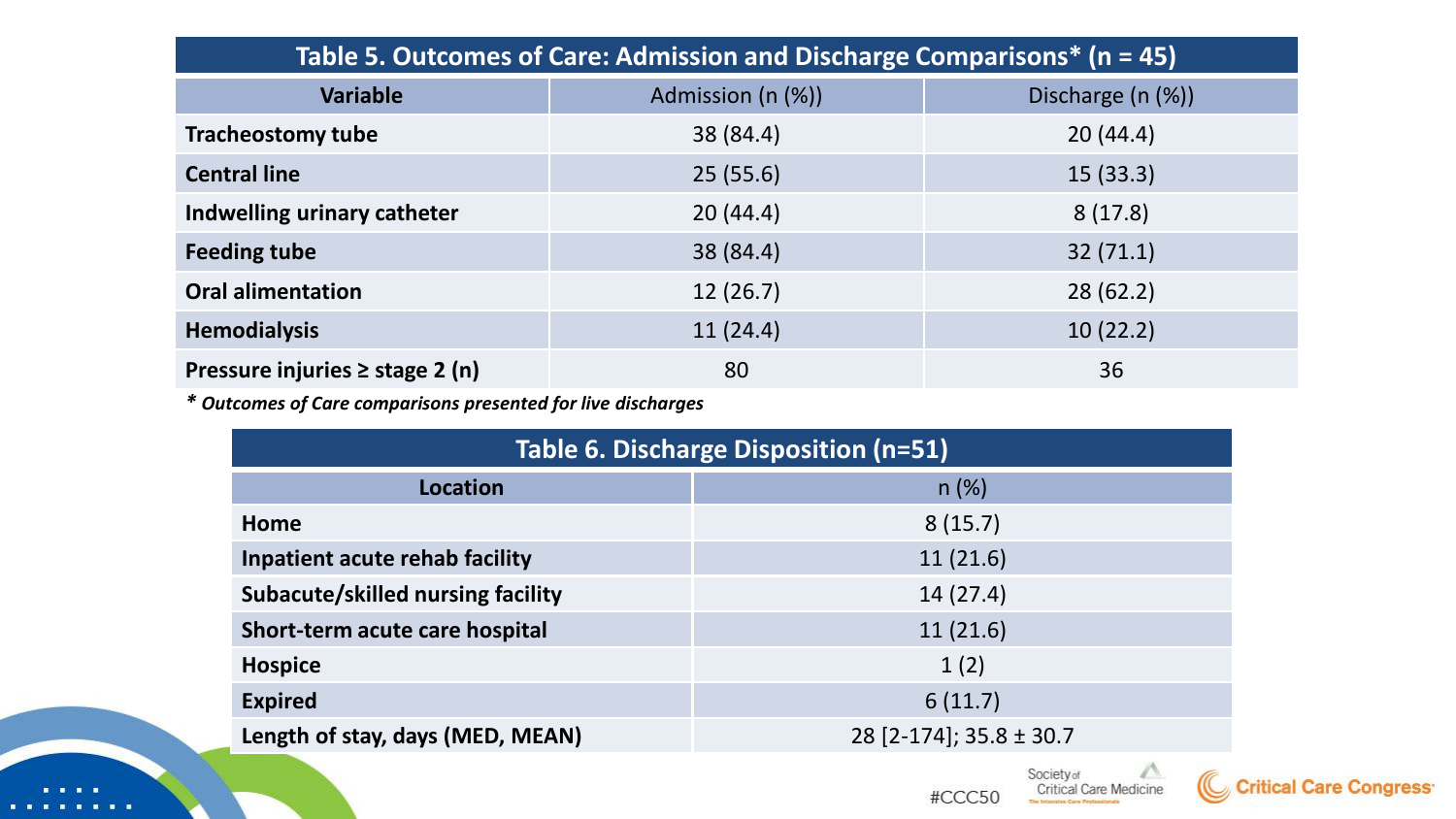# **Comments and Conclusions**

- Patients present with physiological imbalances, numerous penetrating and indwelling catheters and disruptions of skin integrity breaching host defenses, and manifestations of allostatic load burden.
- These patients continue to require considerable medical interventions and treatments, including weaning from mechanical ventilation, owing to the numerous sequelae of the infection and the burden of acute-on-chronic diseases.
- Outcomes ventilator weaning, decannulation, removal of indwelling catheters and lines, wound healing, decreased oxygen needs, oral alimentation – were safely realized at the LTAC hospital level of care.
- As ICU survival rates improve, this research further emphasizes the important role of the LTAC in responding to the COVID-19 crisis. LTAC hospitals will play an increasingly critical function to fill gaps in our preparedness and response to COVID-19 infection by resuming and relieving care initiated in the acute hospital setting.
- Limitations: single center descriptive report, with a small cohort of patients, and a still emerging evidence base for COVID and post-COVID infection. Patient characteristics from this single center study may not be applicable to other centers or the post-COVID pneumonia population in general due to geographic differences in patient demographics, referral patterns, and facility-specific treatment capabilities.